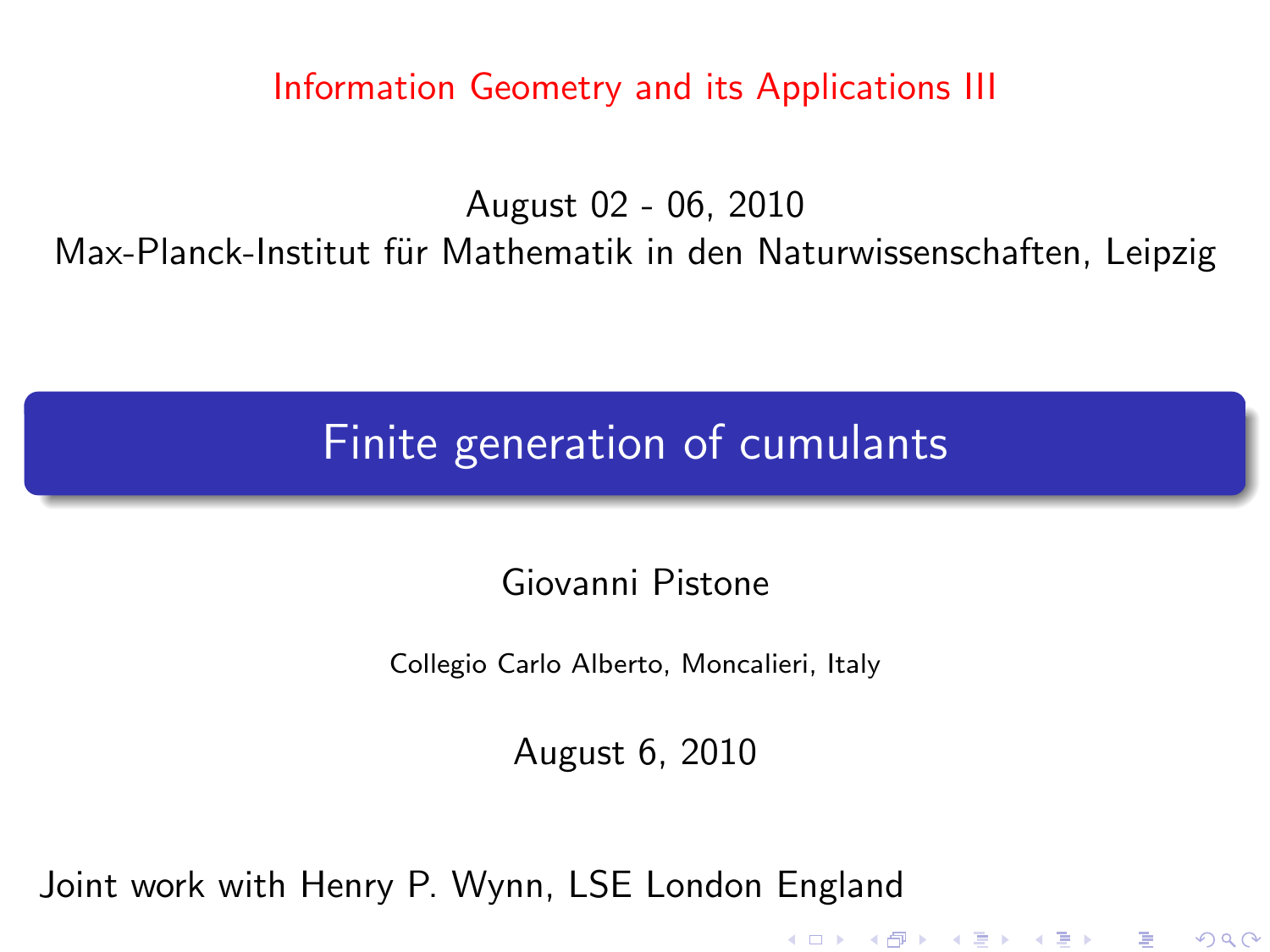# Summary

Algebraic Statistics Elimination in polynomial ideals Finite generation Toric statistical models Reversible Markov chains Toric and differential ideals

- Markov bases of toric ideals Persi Diaconis and Bernd Sturmfels. Algebraic algorithms for sampling from conditional distributions. Ann. Statist., 26(1): 363–397, 1998. ISSN 0090-5364 preprint 1993
- **Gröbner bases in Desing of Experiments Giovanni Pistone and Henry P.** Wynn. Generalised confounding with Gröbner bases. Biometrika, 83(3): 653–666, March 1996. ISSN 0006-3444
- <span id="page-1-0"></span>The name of the game Giovanni Pistone, Eva Riccomagno, and Henry P. Wynn. Algebraic statistics. Computational commutative algebra in statistics, volume 89 of Monographs on Statistics and Applied Probability. Chapman & Hall/CRC, Boca Raton, FL, 2001. ISBN 1-58[48](#page-0-0)[8-2](#page-2-0)[0](#page-0-0)[4-2](#page-1-0) $299$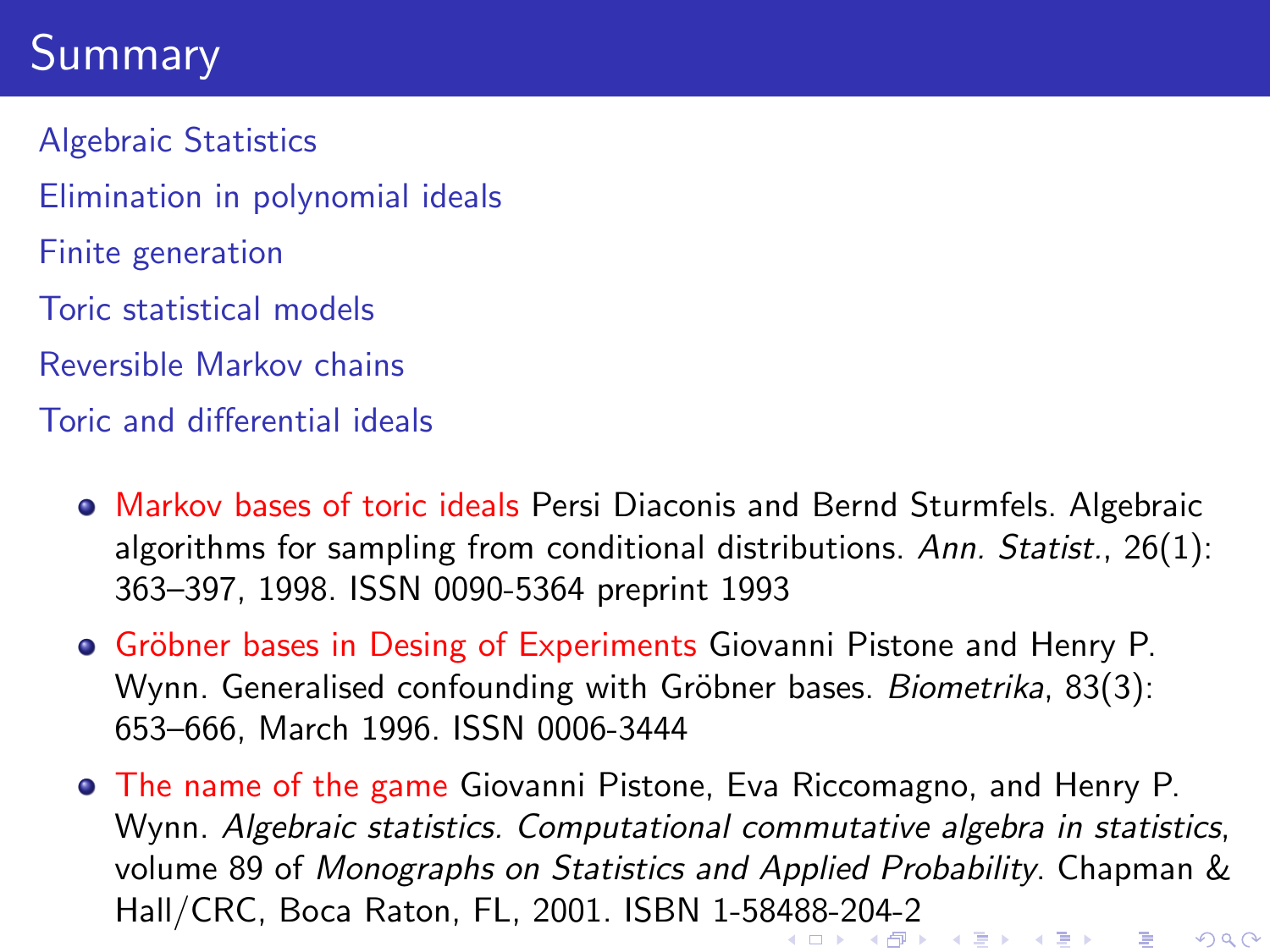## Ideals, bases

- $R = k[x_1, \ldots, x_d]$  is the ring of polynomials in the inderrminates  $x_1, \ldots, x_d$ with coefficients in field k.
- Polynomials  $f_1, \ldots, f_m$  generate the ideal

$$
\langle f_1,\ldots,f_m\rangle=\left\{\sum_{j=1}^mg_jf_j:g_j\in R\right\}
$$

- **•** Every ideal has many finite generating set or bases
- A monomial order is a type of total order on monomials which is compatible with product. Given a monomial order it is possible to write every polynomial in decreasing order and to identify its leading term.
- **•** The elimination ideal is the ideal

$$
\langle f_1,\ldots,f_m\rangle\cap k[x_1,\ldots,x_l],\quad l\leq d
$$

K □ ▶ K ④ ▶ K 혼 ▶ K 혼 ▶ ○ 혼 ○ 900

<span id="page-2-0"></span>CCA Martin Kreuzer and Lorenzo Robbiano. Computational commutative algebra. 1. Springer-Verlag, Berlin, 2000. ISBN 3-540-67733-X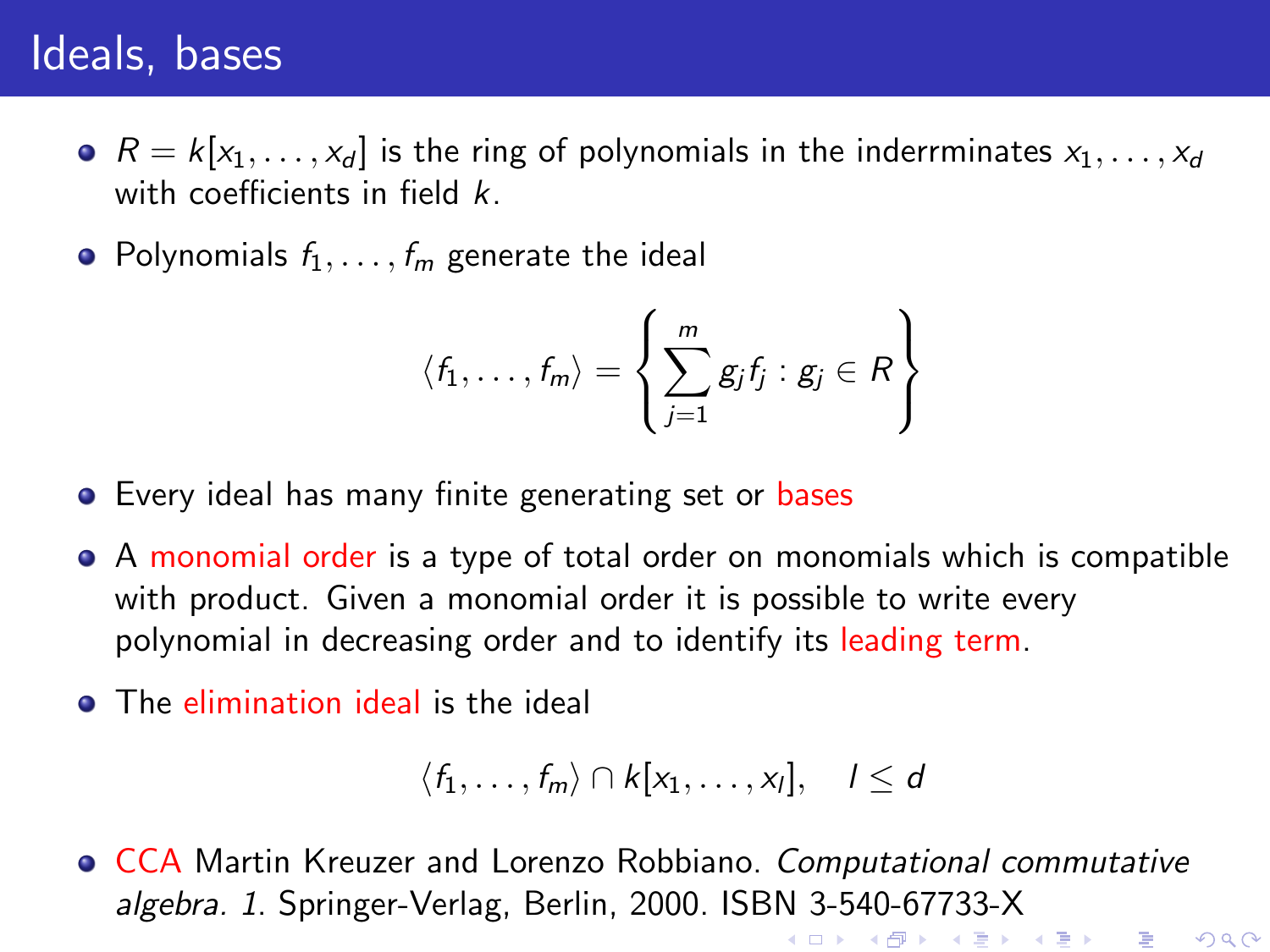### CoCoA

```
Use R:=-\mathbb{Q}[x[1..4],t,y[1..2]], Lex; -- ring
Eqs:=[x[1]-(1-x[2])**[2], -- first bernoulli
      x[3]-(1-x[4])**[4], -- second bernoulli
      v[1]-x[2]-x[4], -- sum of k'
      y[2]-x[1]-x[3], -- sum of k''
      t-x[2]+x[4]; -- parameter
I:=Ideal(Eqs);GBasis(I); -- Groebner basis
Elim(x, I); -- Elimination ideal[-x[2] - x[4] + y[1],x[3] + x[4] 2 - x[4].
x[1] + x[2] - x[2].
-2x[4] - t + y[1],-1/2t^2 - 1/2y[1]^2 + y[1] - y[2]-------------------------------
Ideal(-1/2t^2 - 1/2y[1]^2 + y[1] - y[2])
```
CoCoATeam. CoCoA: a system for doing Computations in Commutative Algebra. Available at cocoa.dima.unige.it, online. L. Robbiano team leader.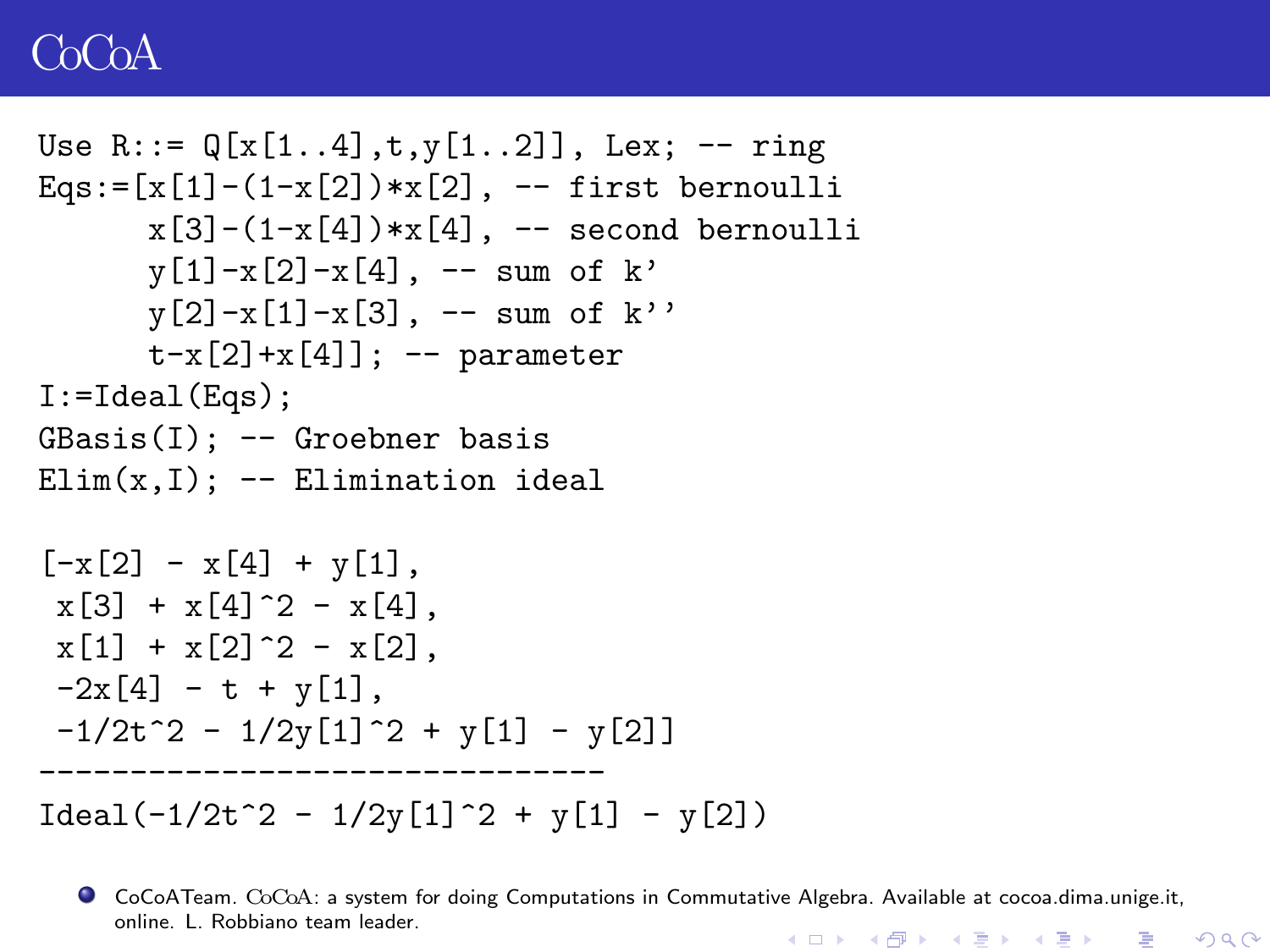### Definition (Moment and cumulant generating function)

- $X$  is a random vector in  $\mathbb{R}^m$ .
- For  $\theta \in \mathbb{R}^m$ ,  $\theta \cdot X = \sum_{i=1}^m \theta_i X_i$  is the scalar product.
- $\bullet$   $D_x$  is the *interior* of the convex set

$$
\left\{\theta\in\mathbb{R}^m: E[e^{\theta\cdot X}]<+\infty\right\}.
$$

• If  $D_x \neq \emptyset$ , then the moment (generating) function  $M_x$  and cumulant (generating) function  $K_X$  of X are the functions defined for each  $t \in D_X$  by the equations

$$
M_X(\theta) = E[e^{\theta \cdot X}],
$$
  

$$
K_X(\theta) = \log M_X(\theta).
$$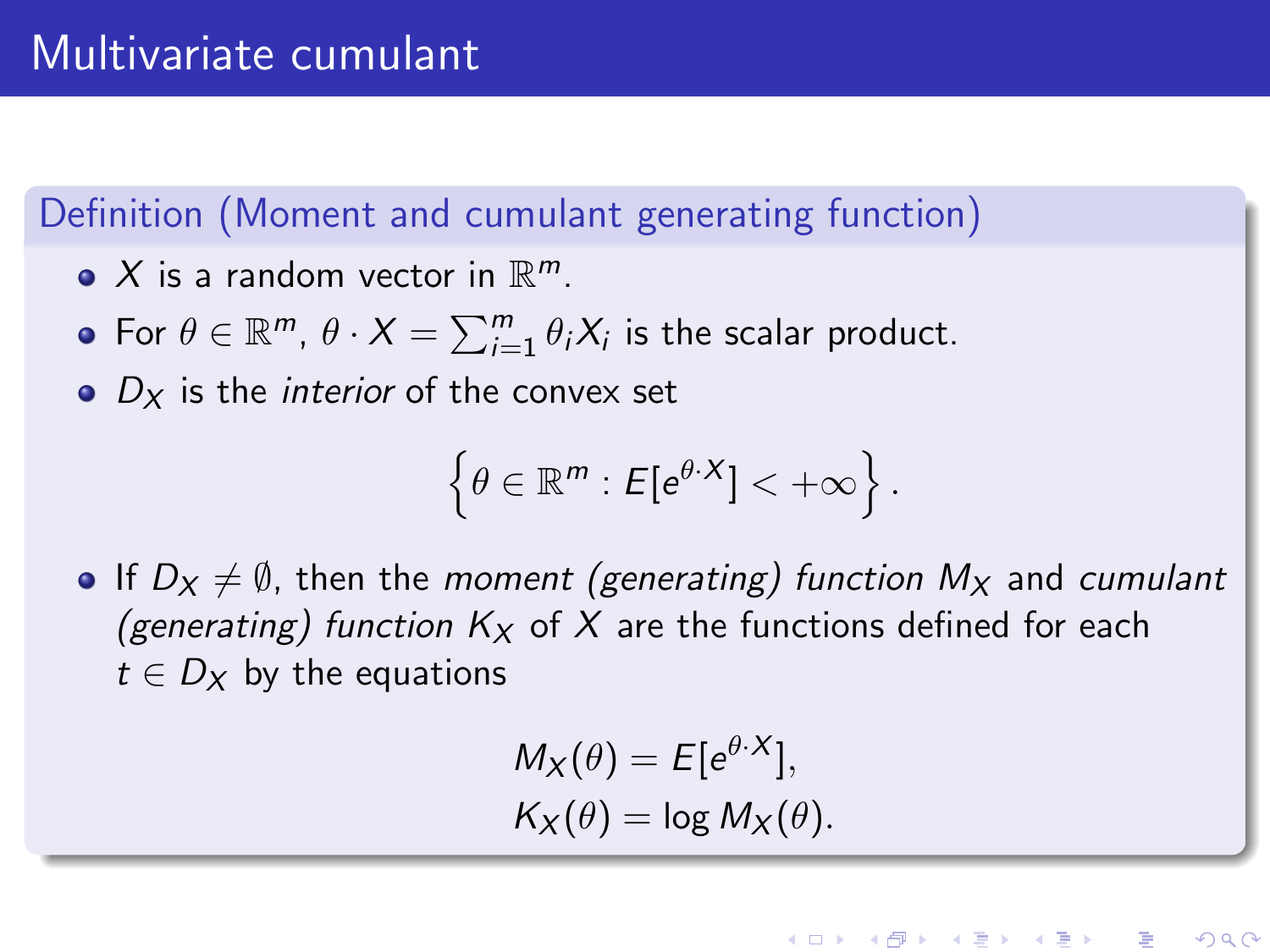### Monomial and moment aliasing

Let

- Let D be a finite set of points in  $\mathbb{R}^m$ ,  $I(D)$  the design ideal in  $\mathbb{R}[x_1,\ldots,x_m]$ ,  $g_1,\ldots,g_k$  a polynomial basis of  $I(D)$ ,  $x^\alpha ,\, \alpha \in L$ , a linear monomial basis of  $\mathbb{R}[x_1,\ldots,x_m]/I(D)$ . Given a Gröbner basis, the monomials that are not divider by a leading term for such a (linear) basis.
- This is the usual setting of the algebric theory of Design of Experiments. Each equation  $g(x) = 0$ ,  $g \in I(D)$ , is an aliasing relation between terms.

$$
H(x) = \exp\left(\sum_{i=1}^n s_i x_i\right) = \sum_{\alpha \in L} b_{\alpha}(s) x^{\alpha}.
$$

Therefore  $\mathit{M}_X(s)=\sum_{\beta\geq 0}$  $\frac{\mathsf{s}^\beta \mu_\beta}{\beta !} = \sum_{\alpha \in \mathcal{L}} b_\alpha(\mathsf{s}) \mu_\alpha,$ 

$$
\mu_{\beta}=\sum_{\alpha\in L}b_{\alpha,\beta}\mu_{\alpha},\quad b_{\alpha,\beta}=D_{\beta}b_{\alpha}(\mathsf{s})|_{\mathsf{s}=0}
$$

- The monomial basis is computed by CoCoA
- the coefficients  $b_{\alpha}(s)$  are obtained by interpolation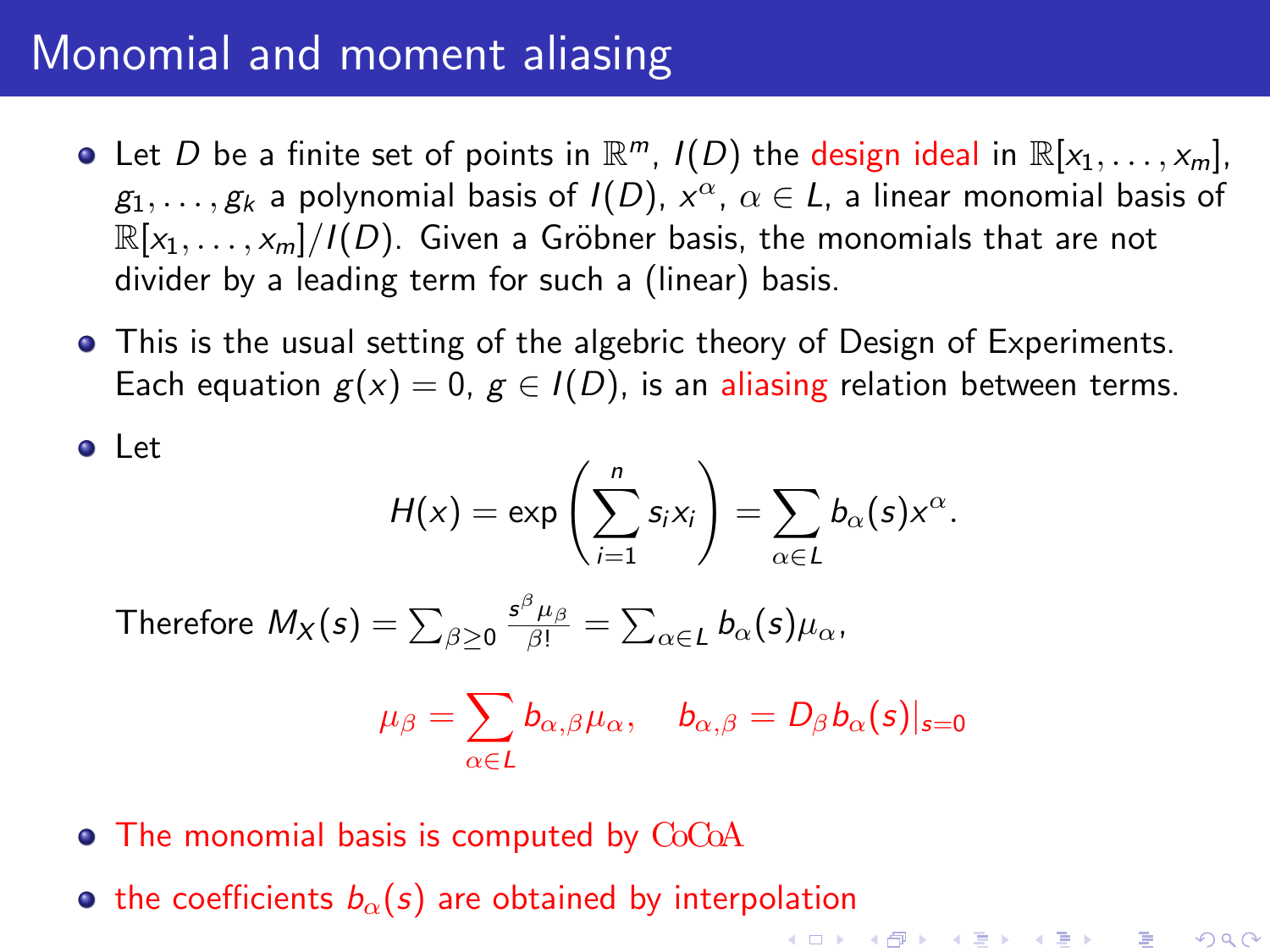For a discrete distribution and monomial order  $\tau$  every cumulant  $\mu_{\beta}, \beta \geq 0$  is expressible as a linear function of the moments  $\mu_{\alpha}$ ,  $\alpha \in L$ , whose coefficients depend only the support and choice of monomial ordering, not the  $p(x)$ .

### Theorem (Cumulants aliasing)

For a discrete distribution and monomial order  $\tau$  every cumulant  $\kappa_{\beta}$ ,  $\beta \ge 0$  is expressible as a polynomial function of the cumulant  $\kappa_{\alpha}$ ,  $\alpha \in L$ , whose form is only dependent of the support and monomial ordering.

Giovanni Pistone and Henry P. Wynn. Cumulant varieties. Journal of Symbolic Computation, 41(2):210–221, 2006. ISSN 0747-7171

K ロ K K d K K K X X R X X R X R R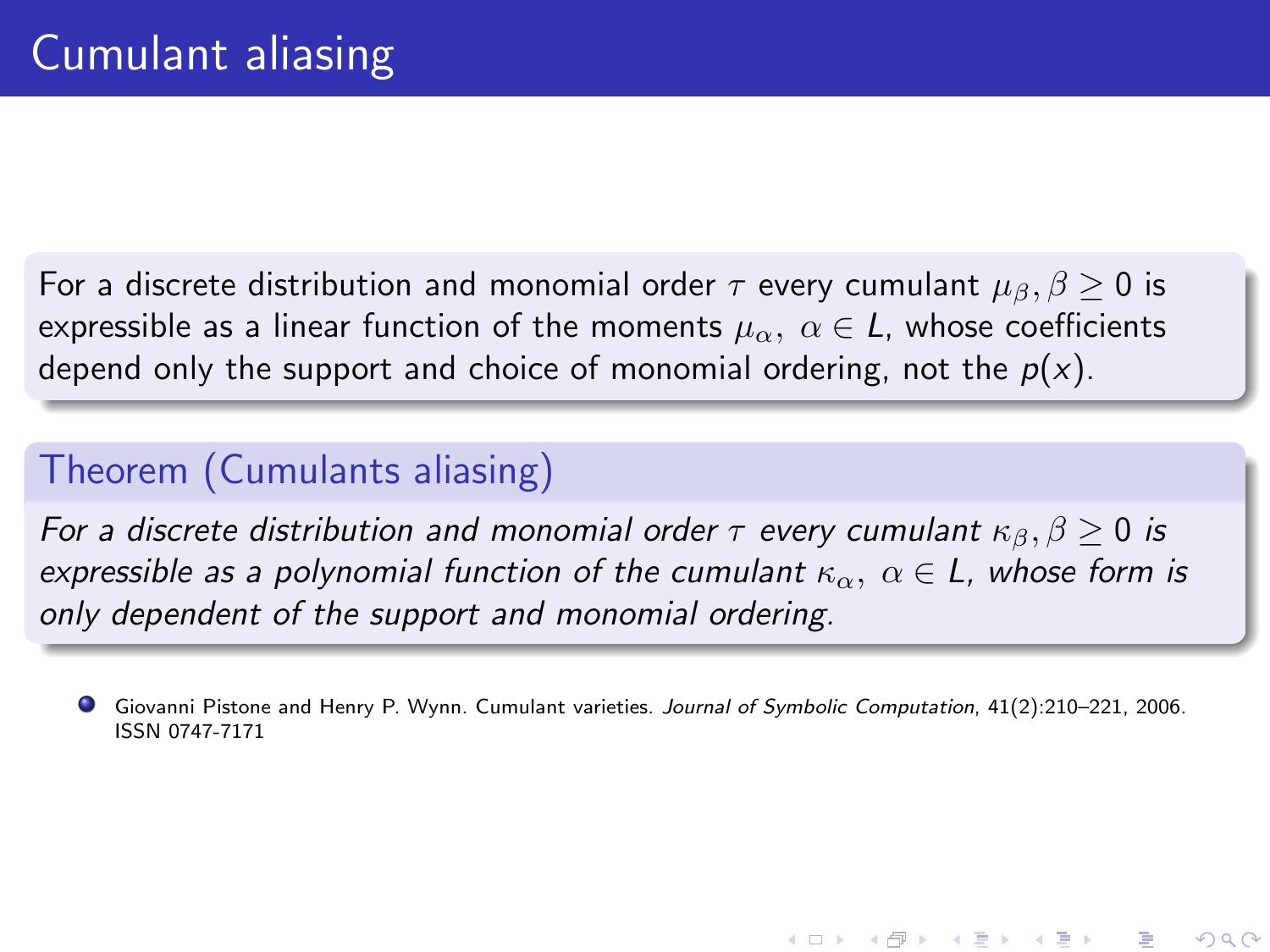### Definition

The cumulants of X are called *finitely generated* if there exist polynomials

$$
F_{hk}(\eta_i : i = 1,\ldots,m; \gamma_{ij} : i \leq j = 1,\ldots,m) \quad , \quad h \leq k = 1,\ldots,m \quad ,
$$

such that the corresponding system of equations can be uniquely solved for  $\gamma = (\gamma_{ii})_{1 \leq h \leq k \leq m}$  as a function of  $\eta = (\eta_i)_{1 \leq i \leq m}$ , around the point

$$
\eta_0 = K'_X(0) \quad , \quad \gamma_0 = K''_X(0) \quad ,
$$

and the equations

$$
F_{hk}(K'_X(t),K''_X(t))=0\quad,\quad h\leq k=1,\ldots,m\quad,
$$

hold in a neighborhood of 0. The polynomials  $F = (F_{hk})_{h \le k=1,\dots,m}$  are called generating polynomials of X.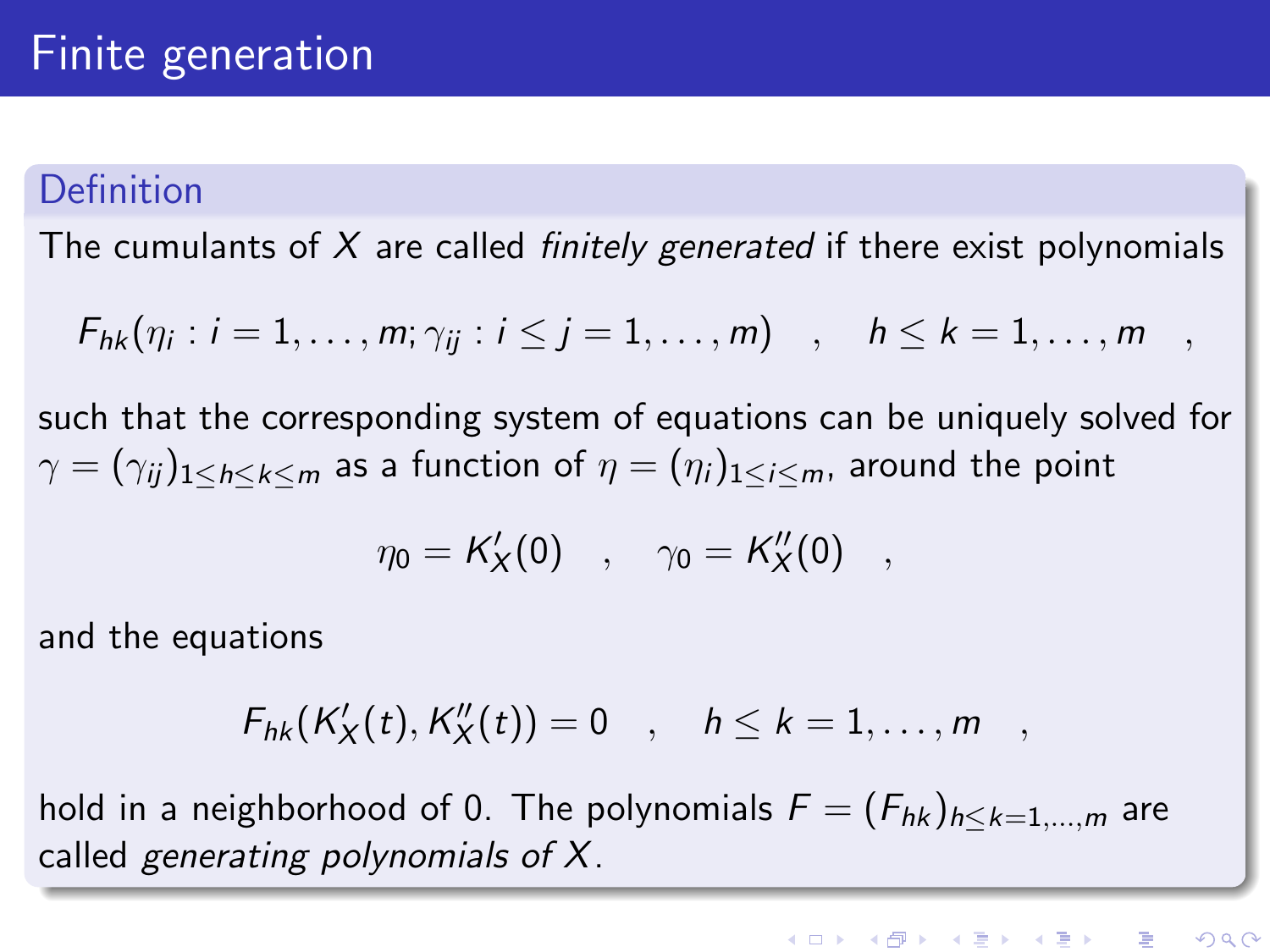### CoCoA

```
Use R:=-\mathbb{Q}[x[1..4],t,y[1..2]], Lex; -- ring
Eqs:=[x[1]-(1-x[2])**[2], -- first bernoulli
      x[3]-(1-x[4])**[4], -- second bernoulli
      v[1]-x[2]-x[4], -- sum of k'
      y[2]-x[1]-x[3], -- sum of k''
      t-x[2]+x[4]; -- parameter
I:=Ideal(Eqs);GBasis(I);
Elim(x,I):[-x[2] - x[4] + y[1],x[3] + x[4] 2 - x[4].
 x[1] + x[2] - x[2].
 -2x[4] - t + y[1],-1/2t^2 - 1/2y[1]^2 + y[1] - y[2]-------------------------------
Ideal(-1/2t^2 - 1/2y[1]^2 + y[1] - y[2])
```
CoCoATeam. CoCoA: a system for doing Computations in Commutative Algebra. Available at cocoa.dima.unige.it, online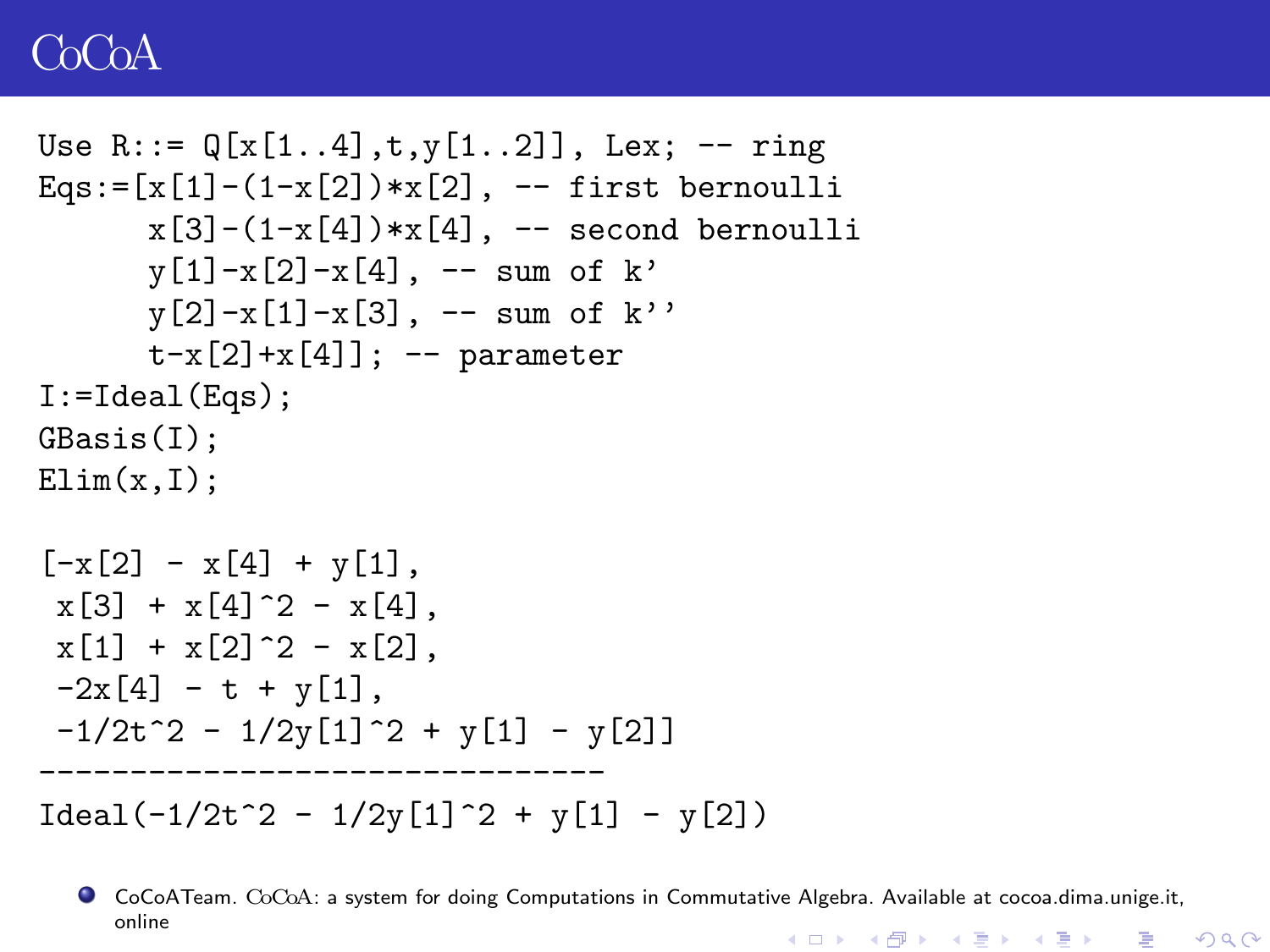## Variance function: Morris

- The following table is adapted from [Morris, 1982, Table 1], where all the distributions such as the variance function is a quadratic polynomial in the mean are studied.
- In our terms, the variance  $\mathcal{K}''(\theta)$  and the mean  $\mathcal{K}'(\theta)$  are related by a generating polynomial of degree 2.

| Distribution                      | Parameters            | Generating polynomial |
|-----------------------------------|-----------------------|-----------------------|
| Normal $N(\mu, \sigma^2)$         | $\mu, \sigma^2$       | $K'' - \sigma^2$      |
| Poisson $P(\lambda)$              |                       | $K''-K'$              |
| Gamma $\Gamma(\alpha,\lambda)$    | $\alpha$ , $\lambda$  | $\alpha K'' - (K')^2$ |
| Binomial Bin $(n, p)$             | n, p                  | $nK'' - K'(n - K')$   |
| Negative Binomial NegBin $(r, p)$ | r, p                  | $rK'' - K'(r + K')$   |
| Generalised Hyperbolic Secant     | r, $\lambda = \tan t$ | $rK'' - (K')^2 - r^2$ |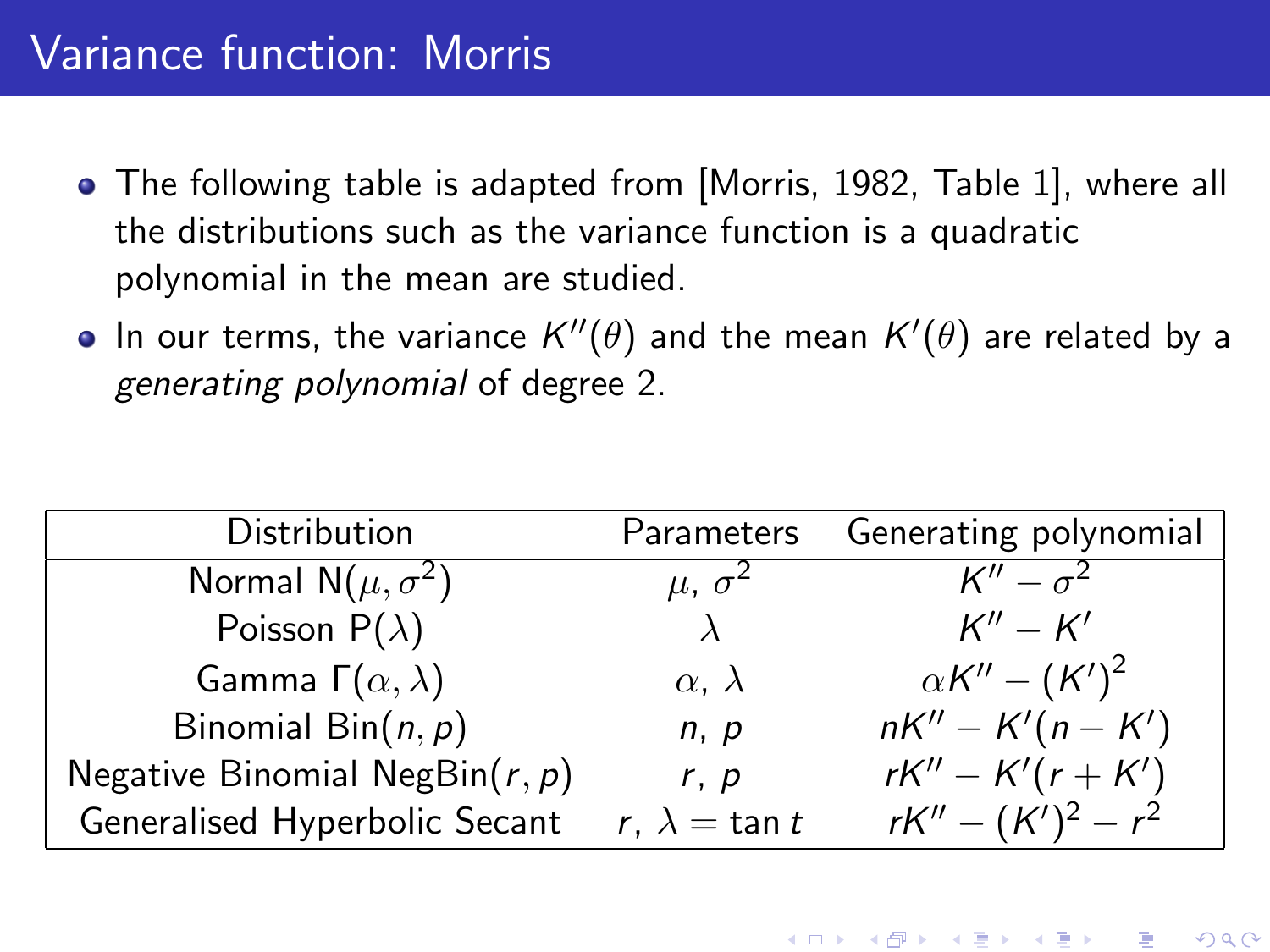## Finite generation; example

• The generating polynomial uniquely defines the corresponding distribution. E.g. the differential equation for  $\eta(\theta)=\mathcal{K}'(\theta)$  in the GHS case is

$$
r\eta'(\theta) = \eta(\theta)^2 + r^2, \quad \eta(0) = 0
$$

The unique solution is

$$
\eta(\theta)=r\tan t
$$

so that

$$
K(\theta) = r \int_0^t \tan \tau \, d\tau = r \log \sec t.
$$

All cumulants are polynomials in the mean parameter. E.g. for the GHS distribution

$$
r^{n} K^{(n)}(\theta) = f_n(K'(\theta)), n = 2, 3, \ldots
$$

where

$$
f_{n+1}(\eta) = f'_n(\eta)(\eta^2 + r^2).
$$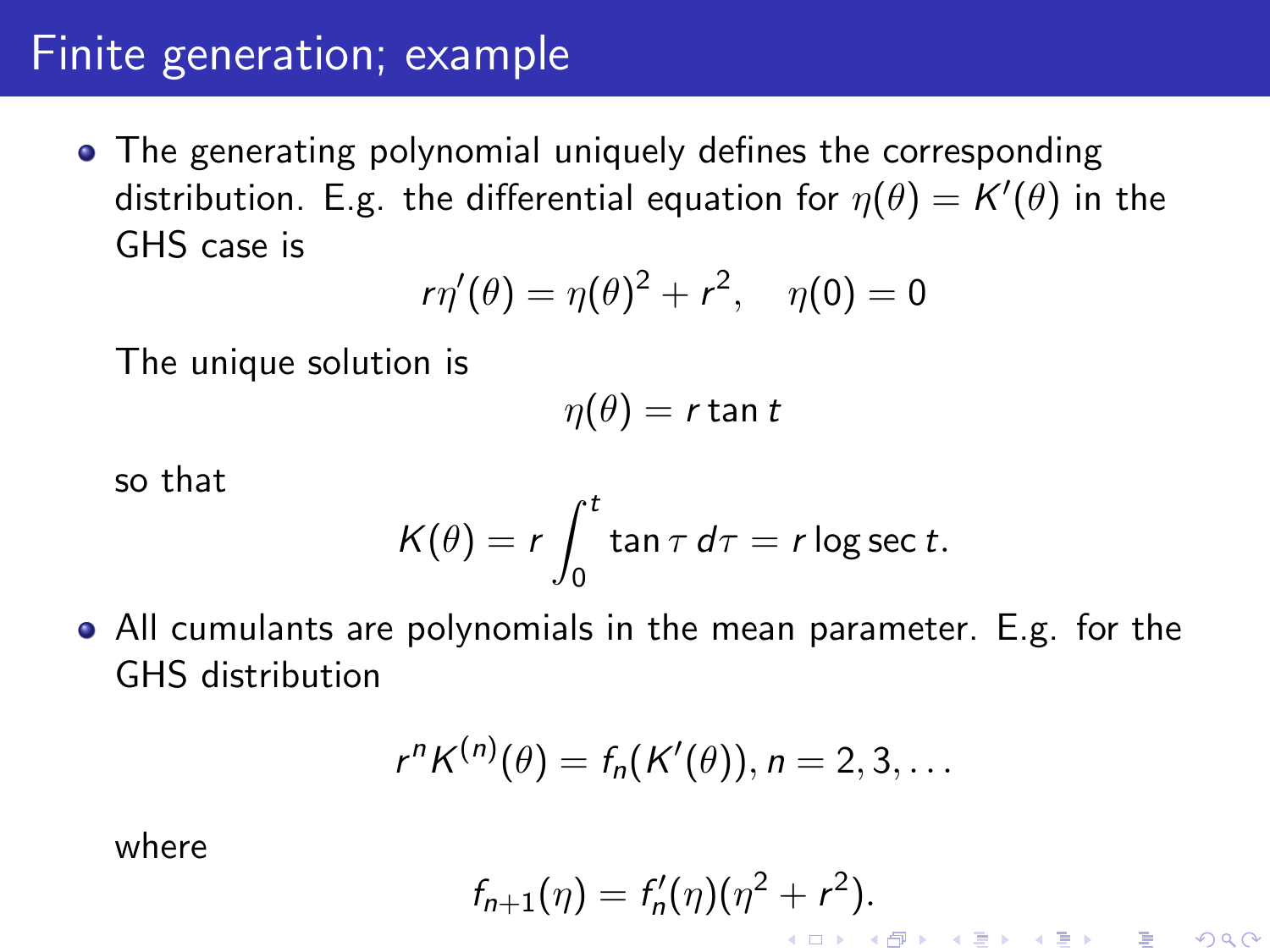### Finite generation

• The Laplace (double exponential) density with parameter 1 has cumulant function  $\mathcal{K}(t)=-\log(1-t^2).$  Then the first and second derivatives are

$$
K'(t) = \frac{2t}{1 - t^2},
$$
  

$$
K''(t) = 2\frac{1 + t^2}{(1 - t^2)^2}.
$$

The generating polynomial is

$$
(K'')^{2}-2(1+(K')^{2})K''+(K')^{2}+(K')^{4}.
$$

• The uniform density on  $\{0, 1, 2\}$  has generating polynomial

 $3(K')^4 + 2K' - 2K'' + 11(K')^2 - 12K'K'' - 12(K')^3 + 6(K')^2(K'') + 3(K'')^2$ 

K ロ ▶ K 레 ▶ | K 회 ▶ | K 환 ▶ │ 환 │ ⊙ Q Q ⊙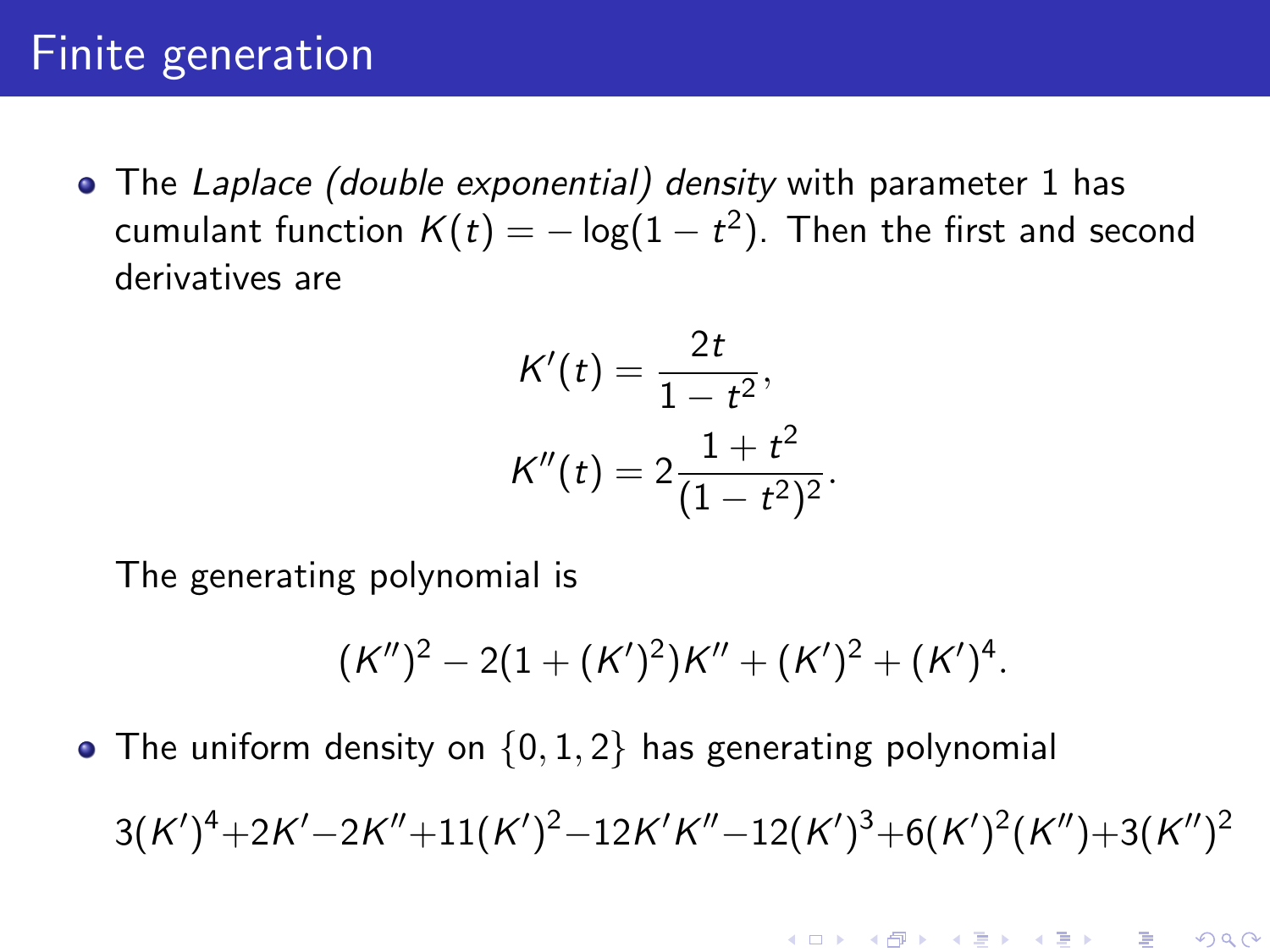#### Theorem

### The FGC property is stable for

- **1** joining independent components, in particular sampling;
- **2** invertible linear transformations;
- **3** convolutions of the same distribution.

### Theorem

- Every discrete distribution supported on an equally spaced set of reals has the FGC property.
- Every finite mixture of exponential random variables has the FGC property.
- Let  $p_X(x)$  be the density function of a random variable with the FGC property. Then if Y is a random variable with density  $g(y)p(x)$ where  $g(y)$  is polynomial then Y also has the FGC property.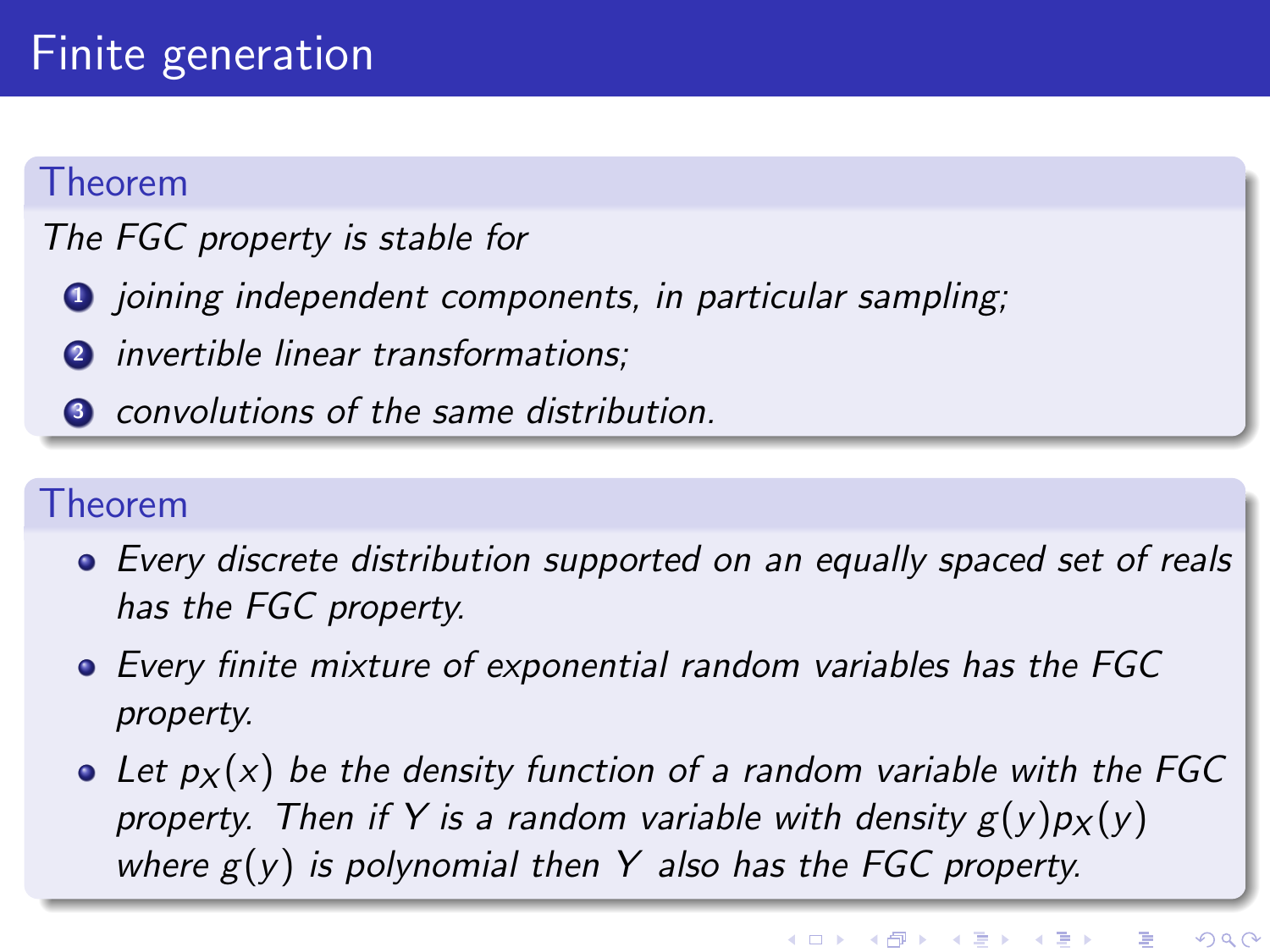### Finite generation: discussion

For U[0, 1] the MGF is  $M(\theta) = \frac{e^{\theta}-1}{\theta}$  $\frac{-1}{\theta}$ .

This involves  $\theta$  and  $e^{\theta}$ . We set  $z = \frac{1}{e^{\theta}}$ .  $\frac{1}{e^{\theta}-1}$  and  $t=\frac{1}{\theta}$  $\frac{1}{\theta}$ , so that  $z' = -(1+z)z$   $t'=-t^2$  and

$$
K' = 1 + z - t
$$
  
\n
$$
K'' = -z - z2 + t2
$$
  
\n
$$
K''' = z + 3z2 + 2z3 - 2t3
$$

• Algebraic elimination of  $t$  and  $z$  gives

$$
(K')^6 - 5(K')^5 - 3(K')^4K'' + 17/2(K')^4 + 2(K')^3K'' - 4(K')^3K''' - 6(K')^3 + 3(K')^2(K'')^2 + (K')^2K'' + 6(K')^2K''' + 3/2(K')^2 - 5K'(K'')^2 - 3K'K''' - (K'')^3 + 5/2(K'')^2 - 1/2K'' + 1/2K'''
$$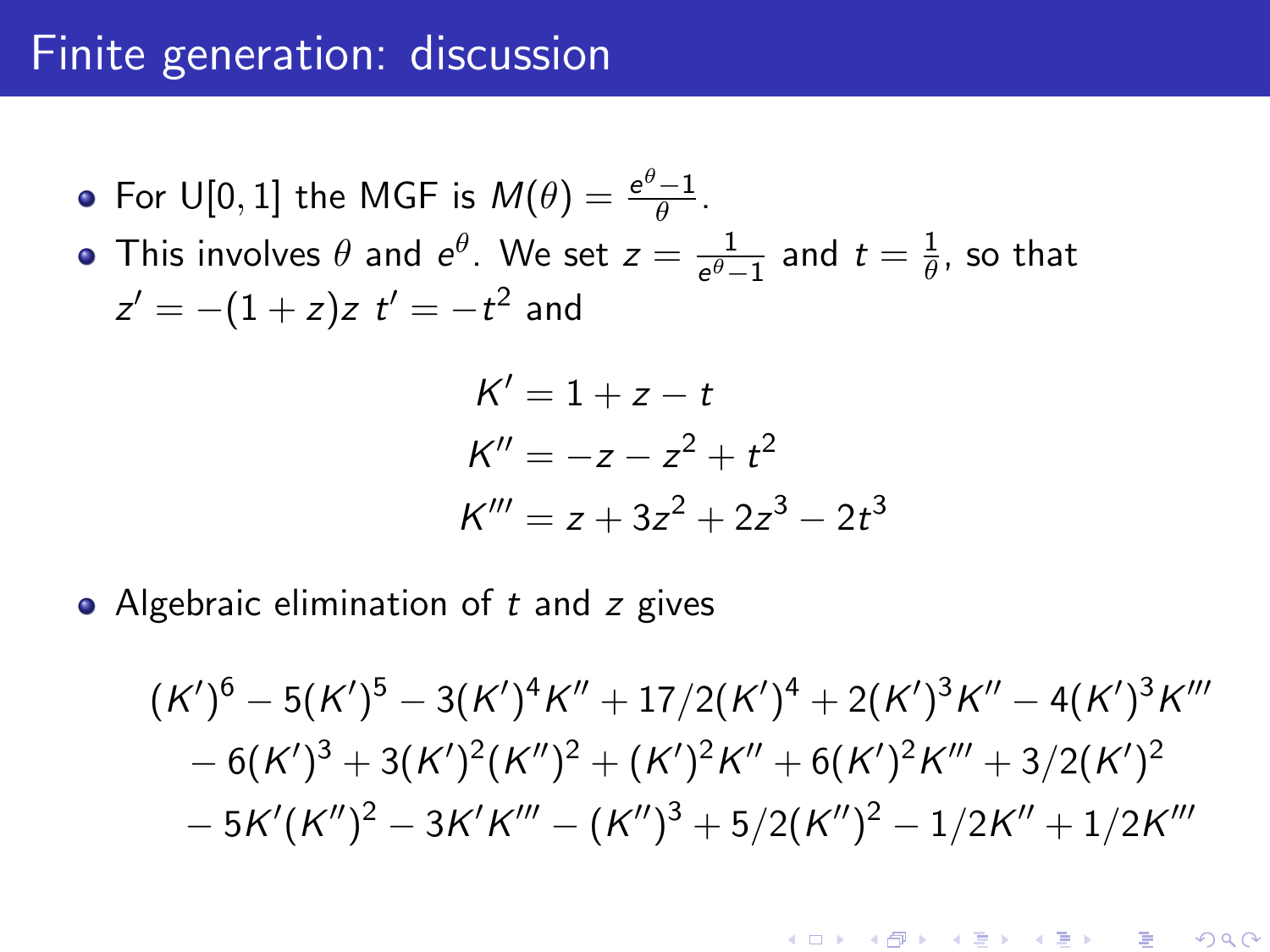### Toric ideals

- Let be given an integer model matrix X with rows  $x \in \mathcal{D}$  and d columns.
- Consider the ring  $k[y_x : x \in \mathcal{D}]$  and the Laurent ring  $k(t_1, \ldots, t_d)$ , together with their homomorphism A defined by

$$
A\colon y_x \longmapsto \prod_{j=1}^d t_j^{A_{x,j}} = t^{A(x)},
$$

 $\bullet$  The kernel  $I(A)$  of h is called the *toric ideal* of A,

$$
I(A) = \left\{ f \in k[y_x : x \in \mathcal{D}] : f(t^{A(x)} : x \in \mathcal{D}) = 0 \right\}.
$$

• The toric ideal  $I(A)$  is a prime ideal and the binomials

$$
P^{z^+} - P^{z^-}, \quad z \in \mathbb{Z}^{\mathcal{D}}, \quad A^T z = 0,
$$

are a generating set of  $I(A)$  as a k-vector space.

- In particular, Hilbert says that a finite generating set of the ideal is formed by selecting a finite subset of such binomials.
- Bernd Sturmfels. Gröbner bases and convex polytopes. American Mathematical Society, Providence, RI, 1996. ISBN 0-8218-0487-1K ロ ▶ K 레 ▶ | K 회 ▶ | K 환 ▶ │ 환 │ ⊙ Q Q ⊙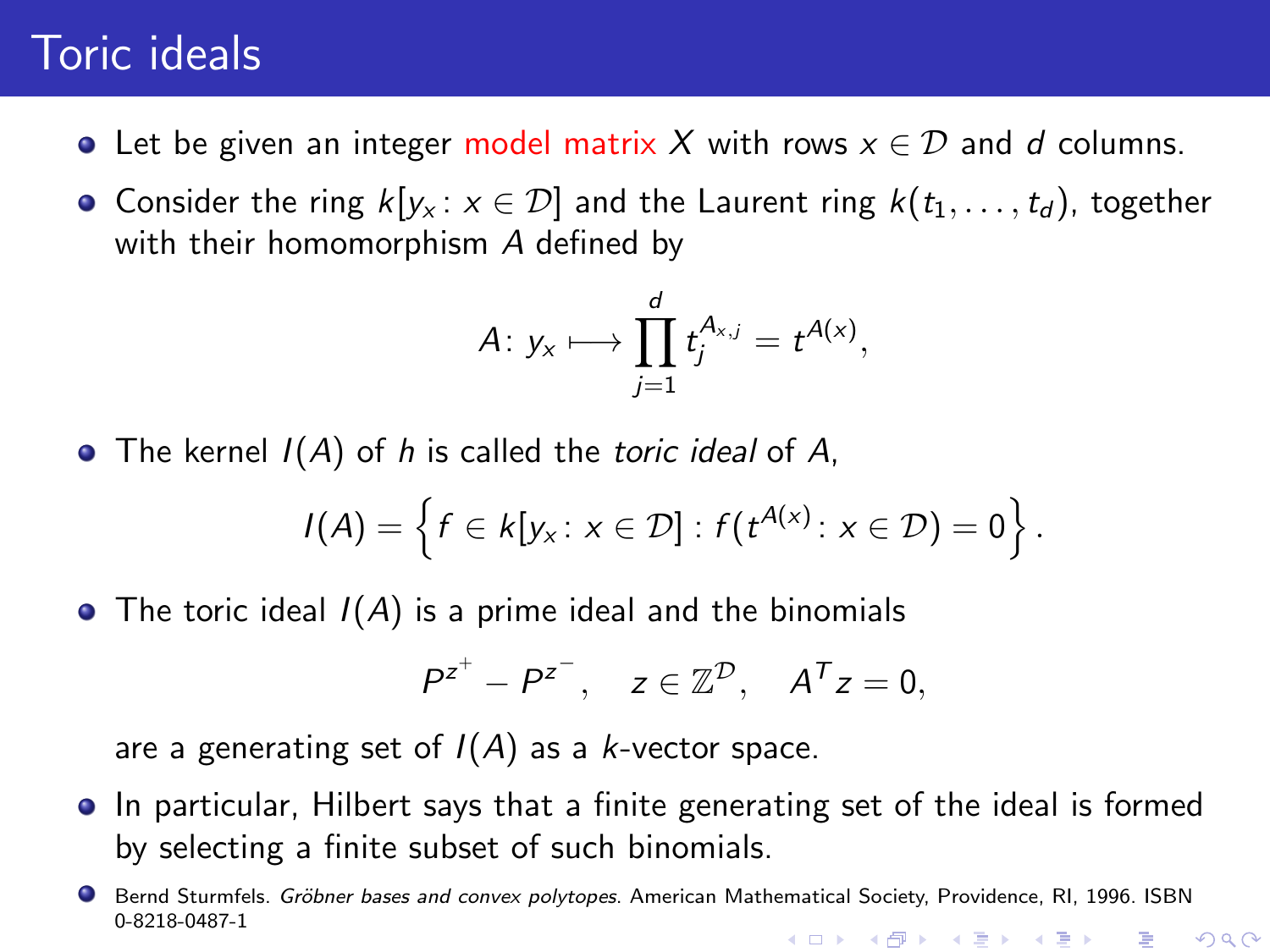For the 2  $\times$  2 independence model parameterized as  $p_{x_1,x_2} = t_0 t_1^{x_1} t_2^{x_2}$ , one computes the invariant:

$$
A = \begin{matrix} 1 & x_1 & x_2 \\ ++ & 1 & +1 & +1 \\ + & +1 & +1 & -1 \\ -+ & +1 & -1 & +1 \\ + & +1 & -1 & -1 \end{matrix}, \quad z = \begin{bmatrix} +1 \\ -1 \\ -1 \\ +1 \end{bmatrix}, \quad p_{++}p_{--} - p_{+-}p_{-+} \in I(A)
$$

(ロ) (御) (唐) (唐) (唐) 2000

- Mathias Drton, Bernd Sturmfels, and Seth Sullivant. Lectures on Algebraic Statistics. Number 39 in Oberwolfach Seminars. Birkhäuser, 2009. ISBN 978-3-7643-8904-8
- Viceversa, one could go from the invariants to the parameterization.
- . Giovanni Pistone and Maria Piera Rogantin. Algebra of revesible Markov chains. arXiv:1007.4282v1, 2010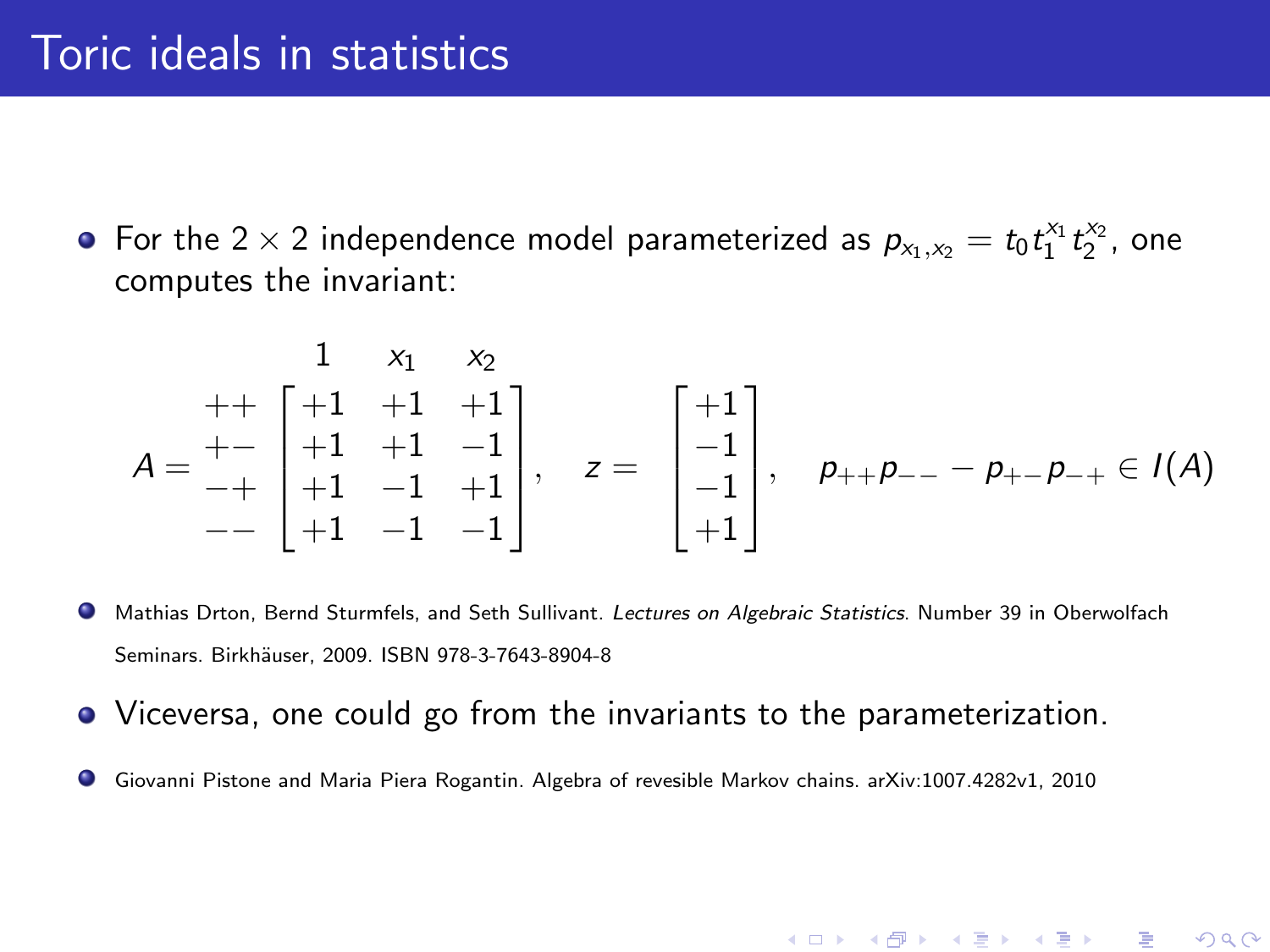## C<sub>o</sub>C<sub>o</sub>A elimination



```
Use S::=Q[t,k[1..6],p[1..6,1..6]];
Set Indentation;
NI:=6; M:=[];
Define Lista(L,NI);
   For I:=1 To NI Do
       For J:=1 To I-1 Do
           Append(L, k[I]p[I, J] - k[J]p[J, I]); EndFor;
   EndFor; Return L; EndDefine;
N:=Lista(M,NI);
LL:=t*Product([k[I][I In 1..NI])-1; Appendix. LL);P0:=[p[1,3],p[1,4],p[1,5],p[2,4],p[2,6],p[3,1],p[3,5],p[4,1],p[4,2],p[4,6],p[5,1],p[5,3],p[6,2],p[6,4]];
N:=Concat(N,P0);
E:=Elim(k,Ideal(N)); GB:=ReducedGBasis(E); GB;
```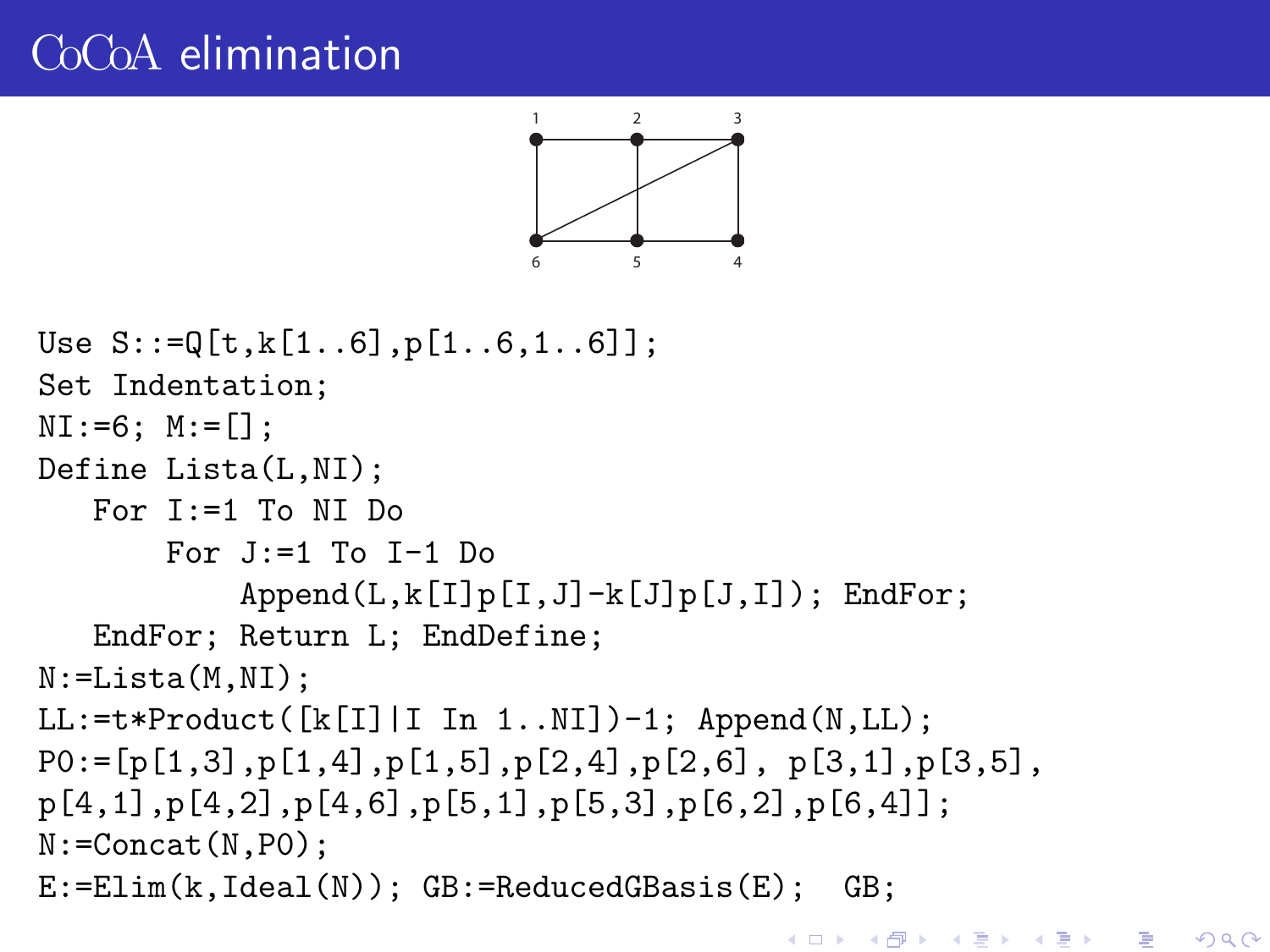```
GB;
\Gammap[1,3], p[1,4], p[1,5], p[2,4], p[2,6], p[3,1], p[3,5],p[4,1], p[4,2], p[4,6], p[5,1], p[5,3], p[6,2], p[6,4],
```
 $p[2,3]p[3,4]p[4,5]p[5,2] - p[2,5]p[3,2]p[4,3]p[5,4],$  $p[1,2]p[2,3]p[3,6]p[6,1] - p[1,6]p[2,1]p[3,2]p[6,3],$  $p[1,2]p[2,5]p[5,6]p[6,1] - p[1,6]p[2,1]p[5,2]p[6,5],$  $p[2,5]p[3,2]p[5,6]p[6,3] - p[2,3]p[3,6]p[5,2]p[6,5],$  $p[3,4]p[4,5]p[5,6]p[6,3] - p[3,6]p[4,3]p[5,4]p[6,5],$  $p[1,2]p[2,5]p[3,6]p[4,3]p[5,4]p[6,1]$  p[1,6]p[2,1]p[3,4]p[4,5]p[5,2]p[6,3],  $p[1,2]p[2,3]p[3,4]p[4,5]p[5,6]p[6,1]$  p[1,6]p[2,1]p[3,2]p[4,3]p[5,4]p[6,5]]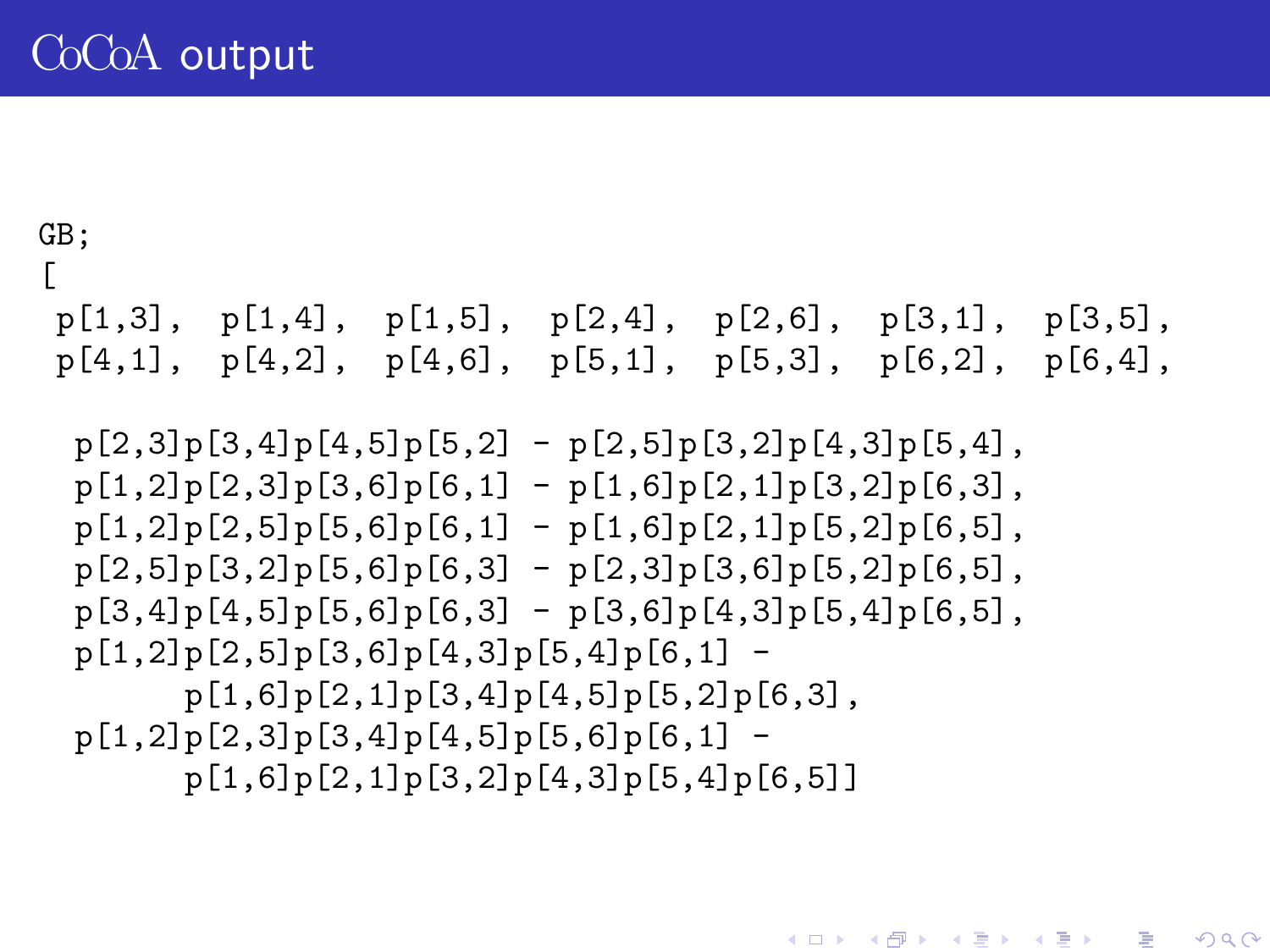### Toric model and Weyl

- Consider the design (sample space)  $\mathcal{D} \subset \mathbb{Z}_{+}^{d}$  with reference measure  $\mu$ , e.g.  $\mu = 1$ .
- The design ideal is

$$
I(\mathcal{D}) = \{f \in \mathbb{Q}[x_1,\ldots,x_d] : f(x) = 0, x \in \mathcal{D}\}.
$$

• Consider the toric statistical model

$$
p(x; t) \propto \prod_{j=1}^d t_j^{x_j}, \quad x \in \mathcal{D}, \quad t_j \geq 0, \quad j=1,\ldots,d,
$$

• The normalizing constant (partition funtion) is

$$
Z(t)=\sum_{x\in\mathcal{D}}t^x\mu(x)
$$

There exists a polynomial  $p(t, x) \in \mathbb{Q}[t, x]$  such that  $p(t, x) = t^x$ ,  $x \in \mathcal{D}$ .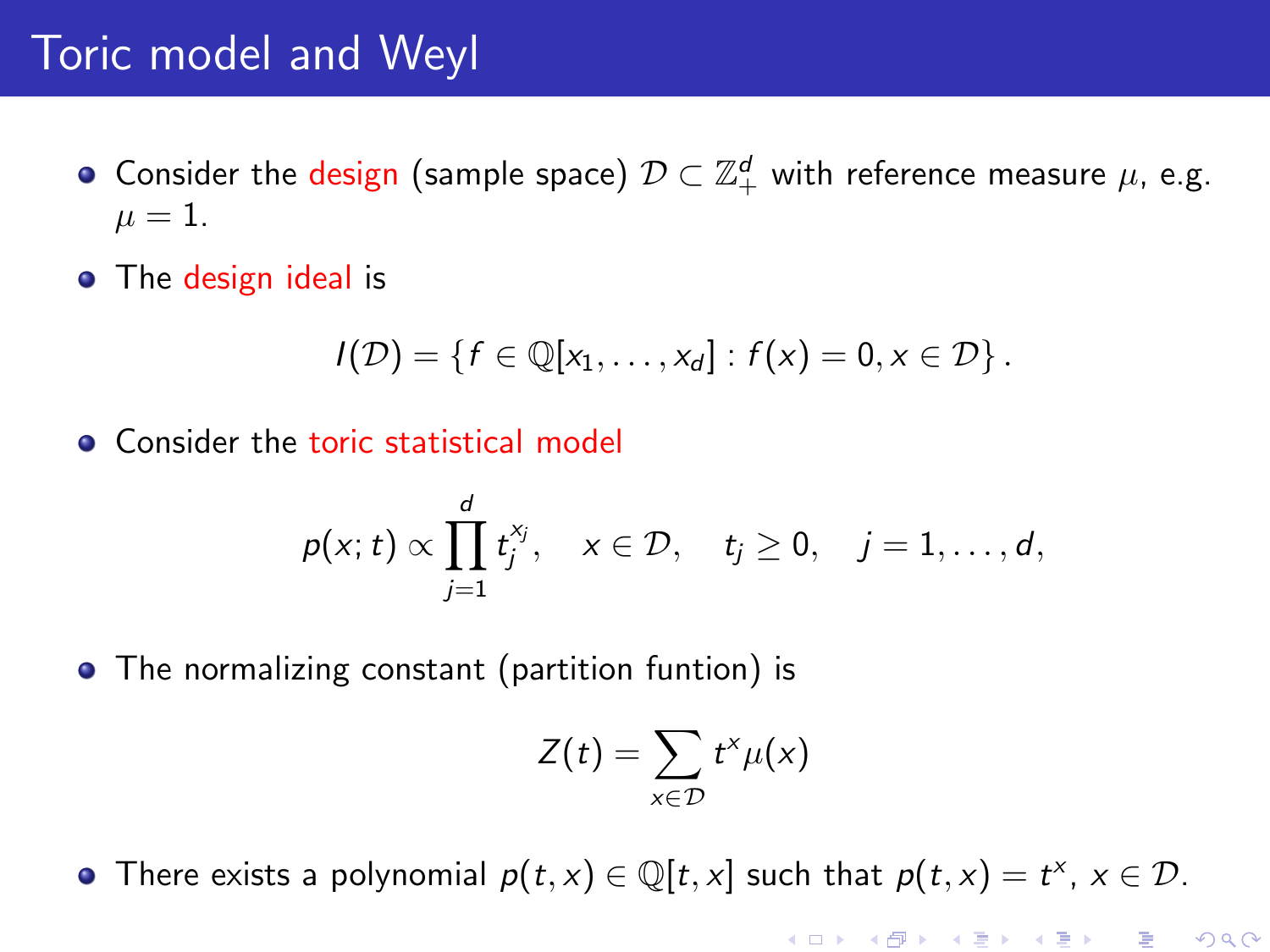## Weyl differential algebra

**•** The Weyl algebra is the ring of differential operators  $\mathbb{C}\langle t_1 \dots t_d, \partial_1 \dots \partial_d \rangle$ where everything commutes but

$$
\partial_i t_i - t_i \partial_i = 1
$$

**o** Define the operators

$$
A(i,x)=t_i\partial_i-x_i=\partial_it_i-(1+x_i),\quad i=1,\ldots,d,\quad x\in\mathcal{D},
$$

where the second equality follows from the commutation relation.

• For all  $x \in \mathcal{D}$  we have

$$
A(i,x)\bullet t^x=\partial_i\bullet(t_it^x)-(1+x_i)t^x=0,
$$

so that  $t_i\partial_i \bullet t^x = x_i t^x$  and, by iteration,  $(t_i\partial_i)^\alpha \bullet t^x = x_i^\alpha t^x$ ,  $\alpha \in \mathbb{N}$ . The operator  $(t_i\partial_i)^\alpha$  applied to the polynomial  $Z(t)\in \mathbb C[t_1,\ldots,t_d]$  gives

$$
(t_i\partial_i)^\alpha \bullet Z(t) = \sum_{x \in \mathcal{D}} (t_i\partial_i)^\alpha \bullet t^x = \sum_{x \in \mathcal{D}} x_i^\alpha t^x.
$$

● S. C. Coutinho. A primer of algebraic D-modules, volume 33 of London Mathematical Society Student Texts. Cambridge University Press, Cambridge, 1995. ISBN 0-521-55119-6; 0-521-55908-1. doi10.1017/CBO9780511623653. URL <http://dx.doi.org/10.1017/CBO9780511623653>K ロ K K @ K K X B K X B K ( B K  $2Q$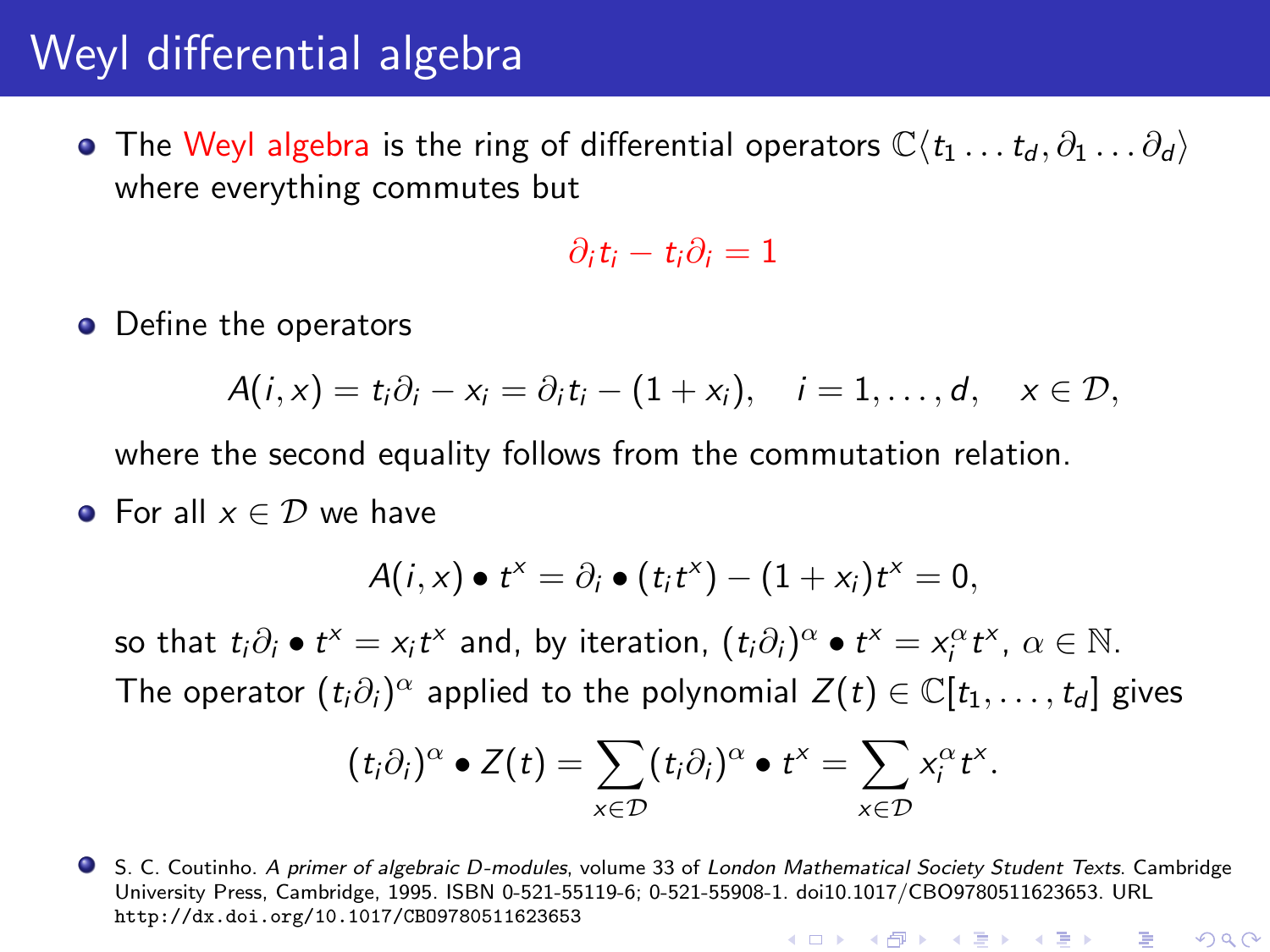• Note the commutativity

$$
(t_i\partial_i)(t_j\partial_j)=(t_j\partial_j)(t_i\partial_i),
$$

hence we have an action of multivatiate monomials:

$$
\prod_{i=1}^d (t_i\partial_i)^{\alpha_i} \bullet Z(t) = \sum_{x \in \mathcal{D}} \prod_{i=1}^d (t_i\partial_i)^{\alpha_i} \bullet t^x = \sum_{x \in \mathcal{D}} \left( \prod_{i=1}^d x_i^{\alpha_i} \right) t^x \mu(x).
$$

By dividing by the normalizing constant we obtain he following expression for the moments:

$$
Z(t)^{-1}\prod_{i=1}^d(t_i\partial_i)^{\alpha_i}\bullet Z(t)=\sum_{x\in\mathcal{D}}\prod_{i=1}^d(t_i\partial_i)^{\alpha_i}\bullet t^x\mu(x)=\mathsf{E}_t\left[X^{\alpha}\right].
$$

• By consider the ring homomorphism

$$
A: \quad \mathbb{C}[x] \quad \to \quad \mathbb{C}\langle t_1 \dots t_d, \partial_1 \dots \partial_d \rangle
$$

$$
x_i \quad \mapsto \quad t_i \partial_i
$$

We have

$$
A(f(x)) \bullet Z(t) = \sum_{x \in \mathcal{D}} f(x) t^x \mu(x)
$$

 $2Q$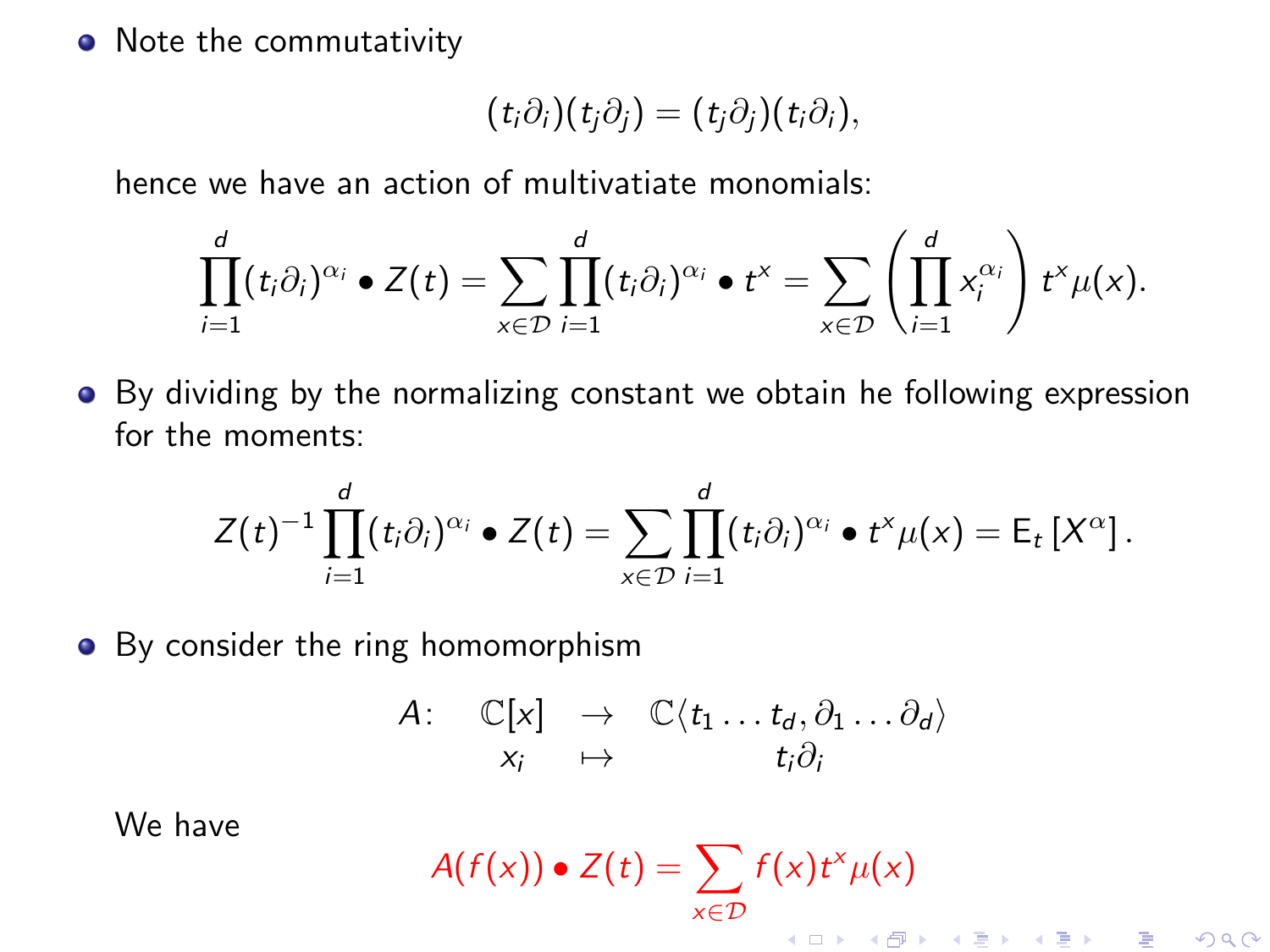#### Theorem

**1** Let  $x^{\alpha}$ ,  $\alpha \in M$ , be a monomial basis for D. Then  $Z(t)$  satisfies the following system of  $\#M = \#D$  linear non-omogeneous differential equations:

$$
A(x^{\alpha}) \bullet Z(t) = \sum_{x \in \mathcal{D}} x^{\alpha} t^{x} \mu(x), \quad \alpha \in M.
$$

2 Let  $f_a(x)$  be the (reduced) indicator polynomomial of  $a \in \mathcal{D}$ . Then  $Z(t)$ satisfies the following system of  $\#D$  linear non-omogeneous differential equations:

$$
A(f_a(x)) \bullet Z(t) = \mu(a)t^a, \quad a \in \mathcal{D}
$$

**3** Let  $g(p_a : a \in \mathcal{D})$  be a polynomial in the toric ideal of the monomial homomorphism  $p_a \mapsto t^a$ . Then

$$
g\left(\mu(x)^{-1}A(f_a(x))\bullet Z(t)\colon a\in\mathcal{D}\right)=0
$$

K ロ K K d K K K B K K B K K B B

 $\Omega$ 

#### **4** Also for cumulants.

G. Pistone, H. Wynn, in progress